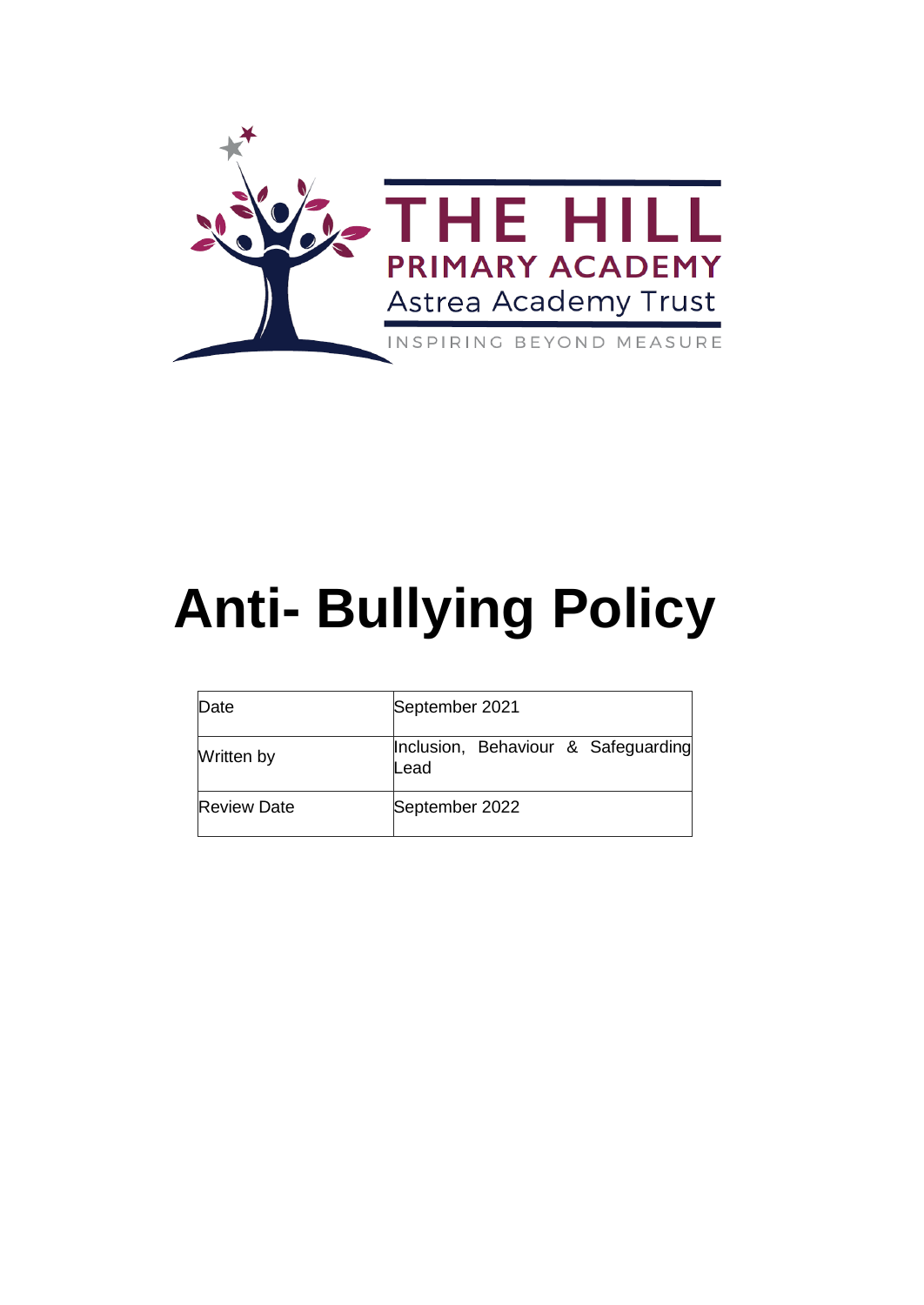# **Contents**

| $\mathbf{1}$   |  |
|----------------|--|
| $\overline{2}$ |  |
| 3              |  |
| 4              |  |
| 5              |  |
| 6              |  |
| $\overline{7}$ |  |
| 8              |  |
| 9              |  |
| 10             |  |
| 11             |  |
| 12             |  |
| 13             |  |
| 14             |  |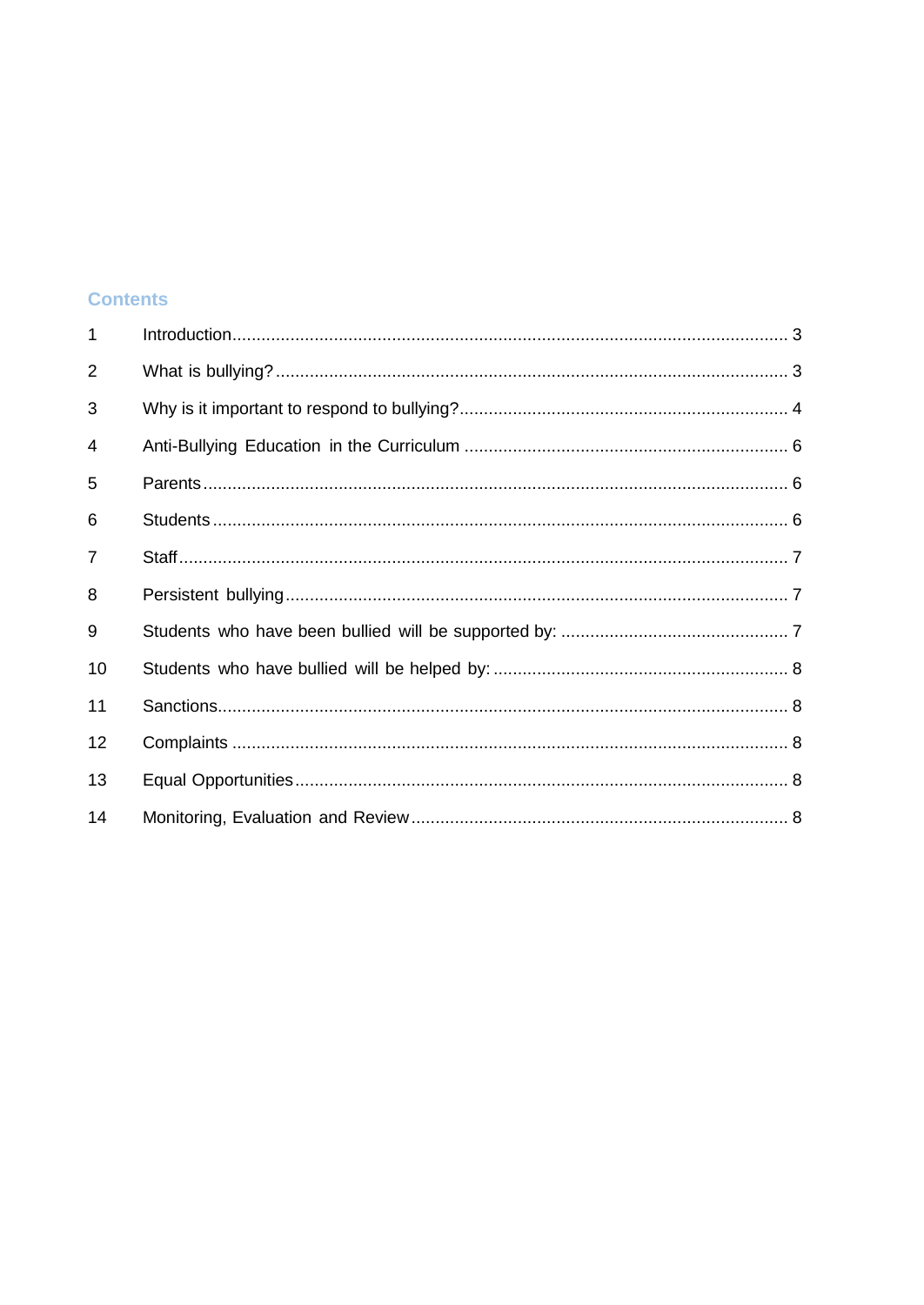## <span id="page-2-0"></span>**1 Introduction**

- 1.1 We are committed to providing a caring, friendly and safe environment for all our students so they can learn in a relaxed and secure atmosphere. Bullying of any kind is unacceptable at our Academy, whether it is in the Academy or in off-site activities. If bullying or harassment does occur, all students should be able to tell and know that incidents will be dealt with promptly and effectively. This means that anyone who knows that bullying or harassment is happening is expected to tell the staff.
- 1.2 All members of the Academy Council, staff, students and parents should have an understanding of what bullying is and what the Academy's procedures are for responding to bullying. Information will be shared on the Academy website, through regular events and/or workshops for families.
- 1.3 As an Academy we take bullying seriously. Students, staff and parents and anyone associated with the Academy should be assured that we do not tolerate bullying and that they will be supported when such behaviour is reported.
- 1.4 This policy underpins the consistent application of our anti-bullying procedures and practice across the Academy. It has been devised in line with the statutory regulations set out in the updated Keeping Children Safe in Education 2021.

This policy should be understood, used and applied alongside the Academy policies for teaching, learning and curriculum, also for:

- Child Protection and Safeguarding
- **Behaviour**
- Complaints
- Online Safety
- Staff Handbook
- Whistleblowing
- Safer Recruitment

## <span id="page-2-1"></span>**2 What is bullying?**

- 2.1 Bullying is behaviour by an individual, peers or a group, usually repeated over time that intentionally hurts another individual either physically or emotionally. An act, or acts, of bullying can take place at any time in or outside school premises or hours. This policy will apply at any point whilst a child is registered as a pupil at our Academy. All staff are trained to be vigilant about all forms of bullying and/or peer abuse.
- 2.2 Bullying can be:
	- **Emotional** being unfriendly, excluding, tormenting (e.g. hiding books, threatening gestures);
	- **Physical** pushing, kicking, hitting, punching or any use of violence;
	- **Racist** racial taunts, graffiti, gestures;
	- **Sexual** unwanted physical contact or sexually abusive comments, peer on Peer abuse;
	- **Homophobic** because of, or focussing on the issue of sexuality;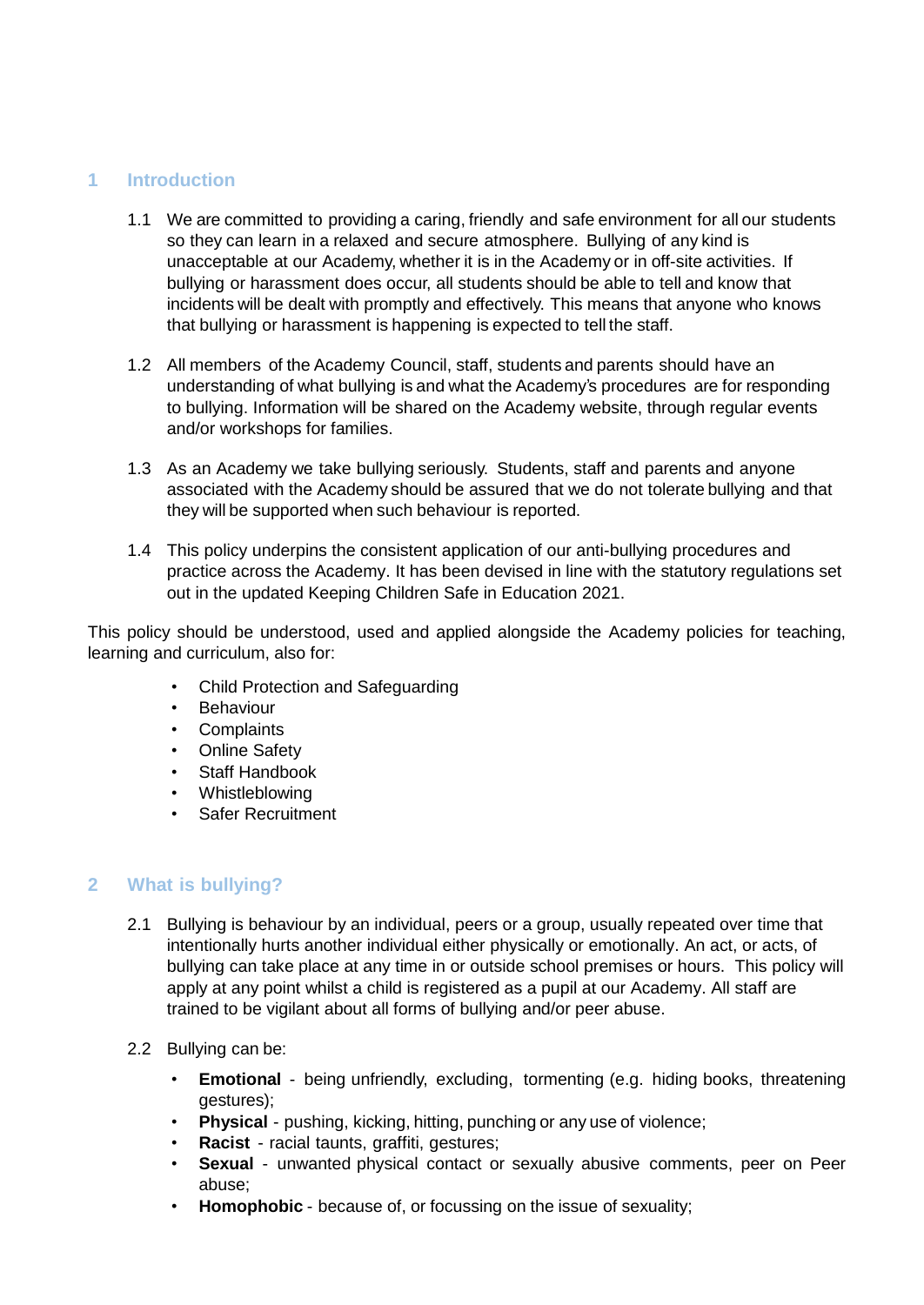- **Ability** because of, or focusing on learning and/ or physical disabilities;
- **Verbal** name-calling, sarcasm, spreading rumours, teasing because of appearance etc.;
- **Cyber** all areas of internet use, such as e-mail and internet chat room misuse, mobile threats by text messaging, including sexting & calls, misuse of associated technology (social media applications, camera & video facilities, MSN etc.)

# <span id="page-3-0"></span>**3 Why is it important to respond to bullying?**

- 3.1 Bullying hurts. No one deserves to suffer from bullying. Everybody has the right to be treated with respect. Students and staff who are bullying need to learn different ways of behaving and the Academy will take necessary steps to assist this change in behaviour including disciplinary action.
- 3.2 Whilst we all have a responsibility to respond promptly and effectively to issues of bullying, a proactive approach to identify and act upon potential signs of bullying will assist in dealing with issues prior to them being formally raised. The signs and behaviours (below) could indicate other problems, but bullying should be considered a possibility and should be investigated. Other signs may also manifest themselves not mentioned here.
	- Is frightened of walking to or from school;
	- Doesn't want to go to school by public/school transport;
	- Insists on being driven to school;
	- Changes their usual routine;
	- Is unwilling to go to school after previously enjoying being part of the school community;
	- Begins to truant:
	- Becomes withdrawn, anxious, or lacking in confidence;
	- Starts stammering;
	- Attempts or threatens suicide or runs away;
	- Cries themselves to sleep at night or has nightmares;
	- Feels ill in the morning;
	- Begins to do poorly in school work;
	- Comes home with clothes torn or books damaged;
	- Has possessions which are damaged or unexpectedly go missing;
	- Asks for money or starts stealing money (to pay bully);
	- Has dinner or other monies continually "lost";
	- Has unexplained cuts or bruises;
	- Comes home starving (money / lunch has been stolen);
	- Becomes aggressive, disruptive or unreasonable;
	- Is bullying/ harassing other children or siblings;
	- Stops eating;
	- Is frightened to say what's wrong;
	- Gives improbable excuses for any of the above;
	- Is afraid to use the internet or mobile phone;
	- Is nervous & jumpy when a cyber message is received;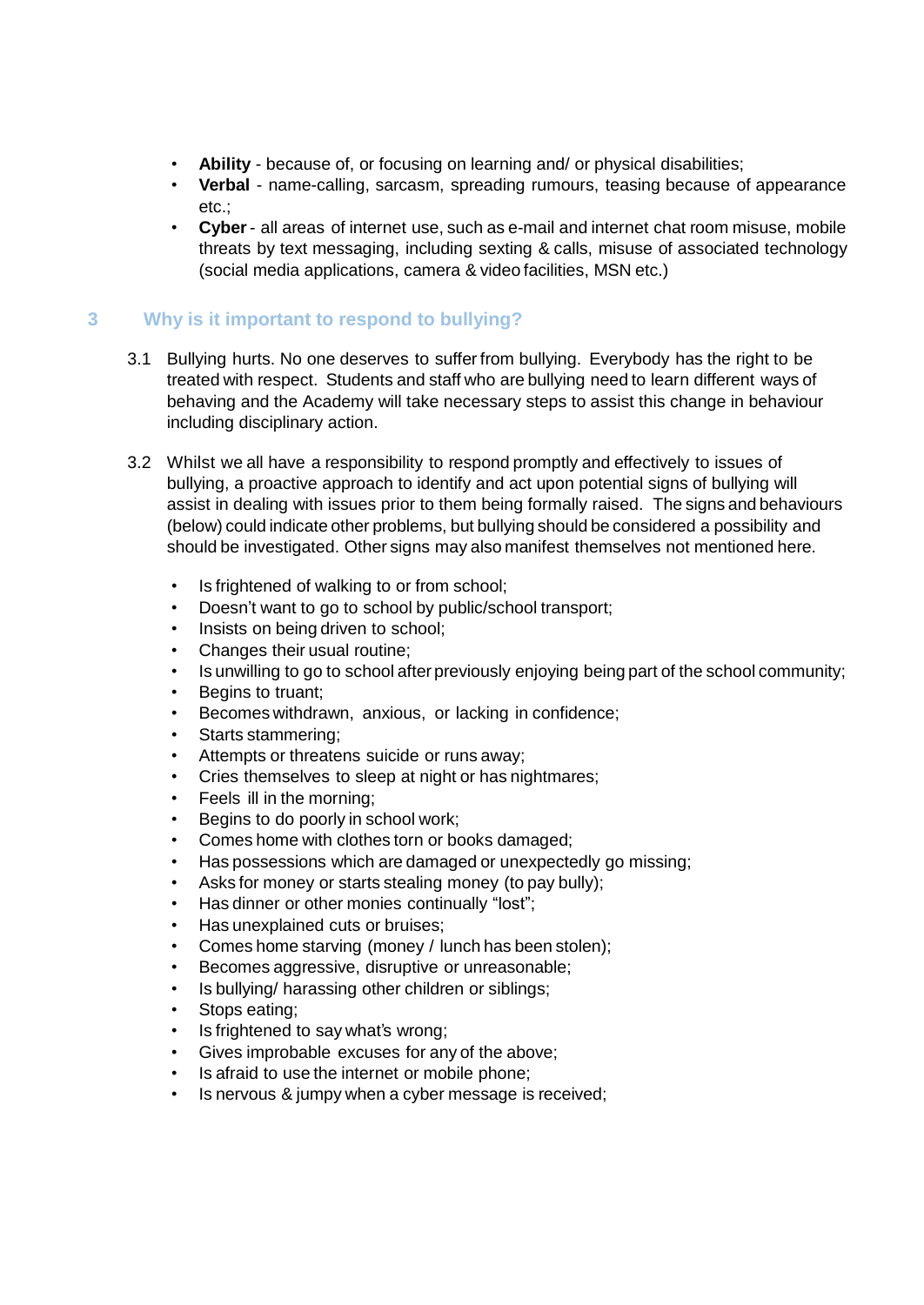#### **Responsibilities**

#### 3.3 Transition Management Board (TMB)

The nominated management member will liaise with the Chair, the Principal and a designated teacher over all anti-bullying strategies and individual cases where appropriate.

The TMB will discuss, review and endorse agreed strategies on the initiative of the nominated. Council member, and in any case will discuss the Principal's annual report on the working of this policy.

#### 3.4 The Principal

The Principal has a legal duty to draw up procedures to prevent bullying among students.

The Principal will:

- Ensure that all staff have an opportunity of discussing strategies and reviewing them on a regular basis;
- Determine the strategies and procedures and ensure a regular review is undertaken;
- Discuss development of the strategies with the Academy Leadership Team;
- Ensure appropriate training is available;
- Ensure that a system for recording bullying incidents is in place;
- Ensure that the procedures are brought to the attention of all staff, parents and students on a regular basis in a clear manner;
- Ensure that sanctions imposed for bullying reflect the serious nature of the incident; and
- Report termly to the TMB.
- 3.5 A designated senior staff member will:
	- Be responsible for liaising with the appropriate member of staff over all incidents involving students in their form;
	- Ensure that all incidents of bullying are reported to the responsible senior member of staff;
	- Be involved in any agreed strategy to achieve a solution;
	- Take part in the anti-bullying programme in the PSHE and Citizenship course;
	- Know the policy and procedures;
	- Be observant and ask students what is happening to them;
	- Deal with incidents according to the policy; and
	- Never let any incidences of bullying pass by unreported, whether on-site or during an off-site activity.
- 3.6 All Staff will:
	- Be responsible for the day-to-day management of the policy and systems;
	- Ensure that there are positive strategies and procedures in place to help both those being bullied and the bullies;
	- Maintain the Academy's record of incidents of bullying;
	- Keep the Principal and designated teacher informed of incidents;
	- Arrange relevant staff training;
	- Determine how best to involve parents in the solution of individual problems;
	- Make a termly report to the Principal;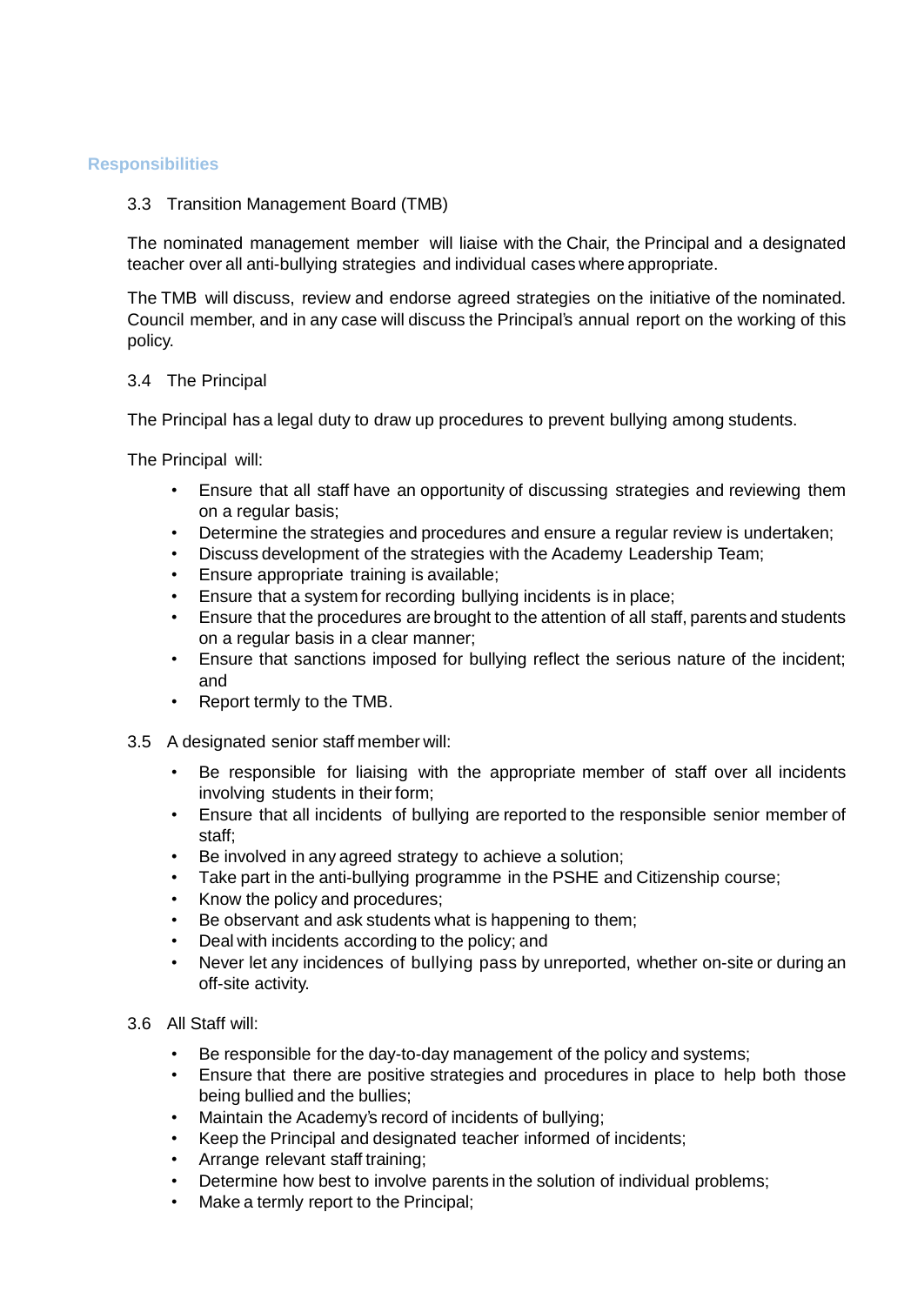- Promote a culture of anti-bullying/harassment;
- Be responsible for ensuring that the Academy's positive strategies are put into practice; and
- Know the Academy's procedure and deal with any incidents that are reported.

## <span id="page-5-0"></span>**4 Anti-Bullying Education in the Curriculum**

- 4.1 The Academy will raise the awareness by teaching pupils about staying safe and about the anti-social nature of bullying through its' curriculum, including in PSHE, RSE and Citizenship lessons, assemblies, the Student Council, use of tutorial time and in the national curriculum programmes of study as appropriate. Please refer to the Academy's teaching, learning and curriculum policies.
- 4.2 The designated senior member of staff is responsible for initiating and developing with appropriate colleagues an anti-bullying programme as part of the curriculum, PSHE, RSE and Citizenship course; and other appropriate staff are responsible for introducing anti-bullying material in their programmes of study as appropriate.
- 4.3 Changing the attitude and behaviour of bullies will play a major part in the strategies used by the Academy.

#### **Anti-bullying Procedures**

#### <span id="page-5-1"></span>**5 Parents**

- 5.1 If parents suspect their child is being bullied they should contact the Academy. Parents should be prepared to talk about the signs and symptoms and any suspicions they have regarding those carrying out the bullying/ harassment. The designated safeguarding lead for is Nicola Lawrence contact email: [Nicola.lawrence@astreathehill.org](mailto:Nicola.lawrence@astreathehill.org) or Tel: 01709 892145 or out school/ holidays: [Safeguarding@astreathehill.org](mailto:Safeguarding@astreathehill.org)
- 5.2 Parents must leave the initial investigation to the Academy. Any attempt to resolve the issue themselves is likely to make the matter worse.
- 5.3 Parents should encourage their child to talk to an appropriate member of staff in the first instance, or a student trained in anti-bullying.

#### <span id="page-5-2"></span>**6 Students**

- 6.1 If a student thinks they are being bullied they must tell an adult, parent, a member of staff, or use an anti- bullying system (such as a bully or worry box) and be prepared to explain what form the bullying is taking and how it affects them
- 6.2 Students who witness bullying or an incident which they feel may be bullying or harassment must tell an adult, parent, Learning Guide/mentor or other member of staff.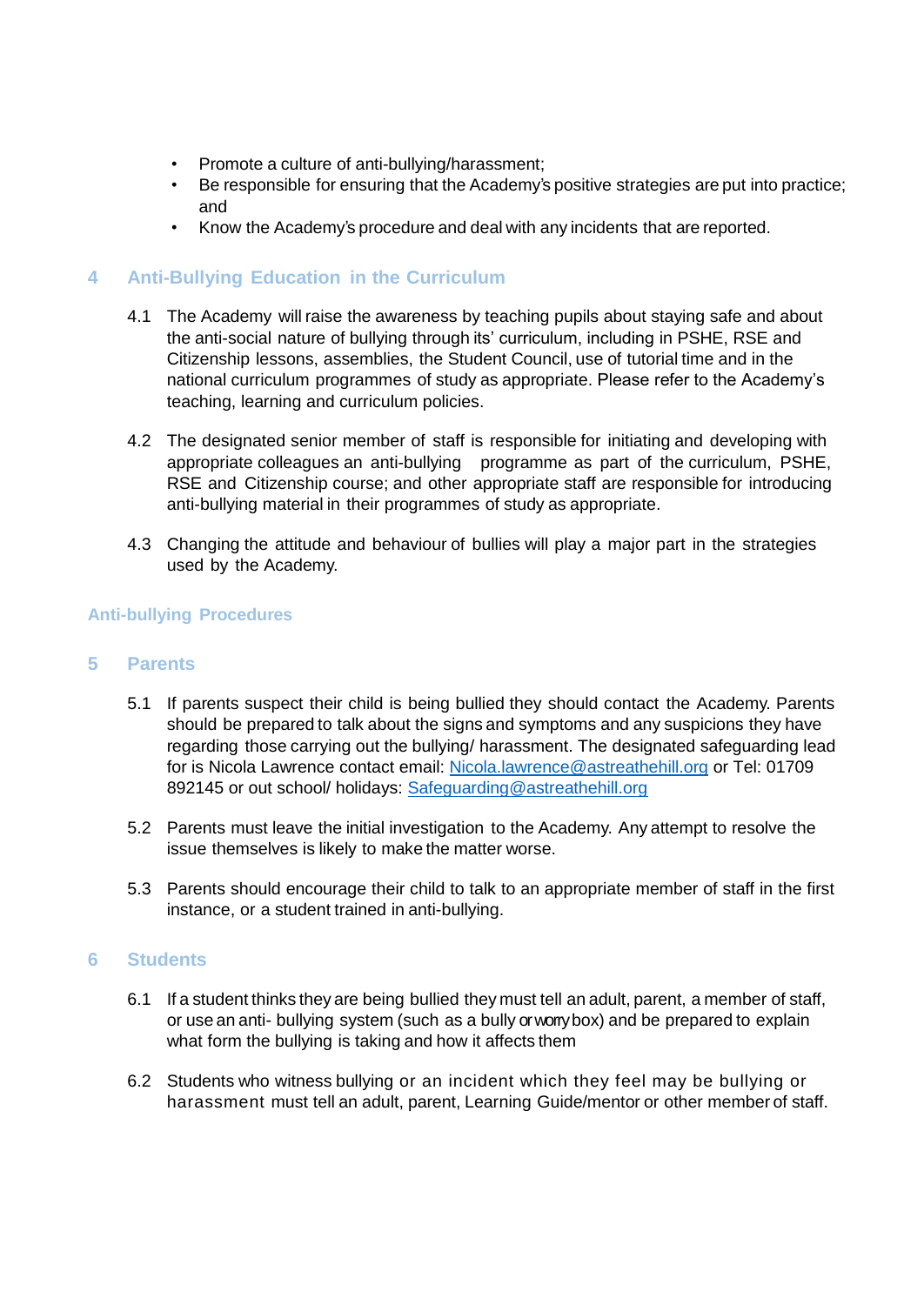# <span id="page-6-0"></span>**7 Staff**

- 7.1 If bullying is reported to a member of staff they will record the details as presented to them and pass these on to the appropriate staff member. No promise of confidentiality can be given.
- 7.2 Following a reported incident staff will investigate using the following strategies, with the support of other members of staff, including the Designated safeguarding Lead, as appropriate:
	- Reflection What has happened? Could it have been different?
	- Resolution How can we try to ensure this doesn't happen again?
	- Reconciliation How we put things right between those involved?
- 7.3 All incidents of bullying/ harassment must be recorded by staff in a bullying system or book that the Principal must organise.
- 7.4 In serious cases parents should be informed and will be asked to come in to a meeting to discuss the problem.
- 7.5 If necessary and appropriate, police will be consulted or involved.
- 7.6 Time out/ reflection time may be used if deemed appropriate. The level of time out will be determined by the success of the 3Rs process (7.2) and at the discretion of the member of staff involved.
- 7.7 Care must be promoted for the victim and the bully, not just one.
- 7.8 Sanctions may be applied where bullying is identified.

## <span id="page-6-1"></span>**8 Persistent bullying**

- 8.1 If a student continues to inform that they are being bullied, they should be provided with a log book to record this. For younger children, or those with a special educational need and/or disability, they will be supported with this approach
- 8.2 Staff will determine what next steps to take having regard to the strategies and sanctions applied under paragraph 9.

## <span id="page-6-2"></span>**9 Students who have been bullied will be supported by:**

- Offering an immediate opportunity to discuss the experience with an appropriate member of staff of their choice;
- Reassuring the student;
- Offering continuous support with a designated member of staff;
- Restoring self-esteem and self-confidence;
- Referral to a Peer Mentor if appropriate;
- Referral to a counsellor;